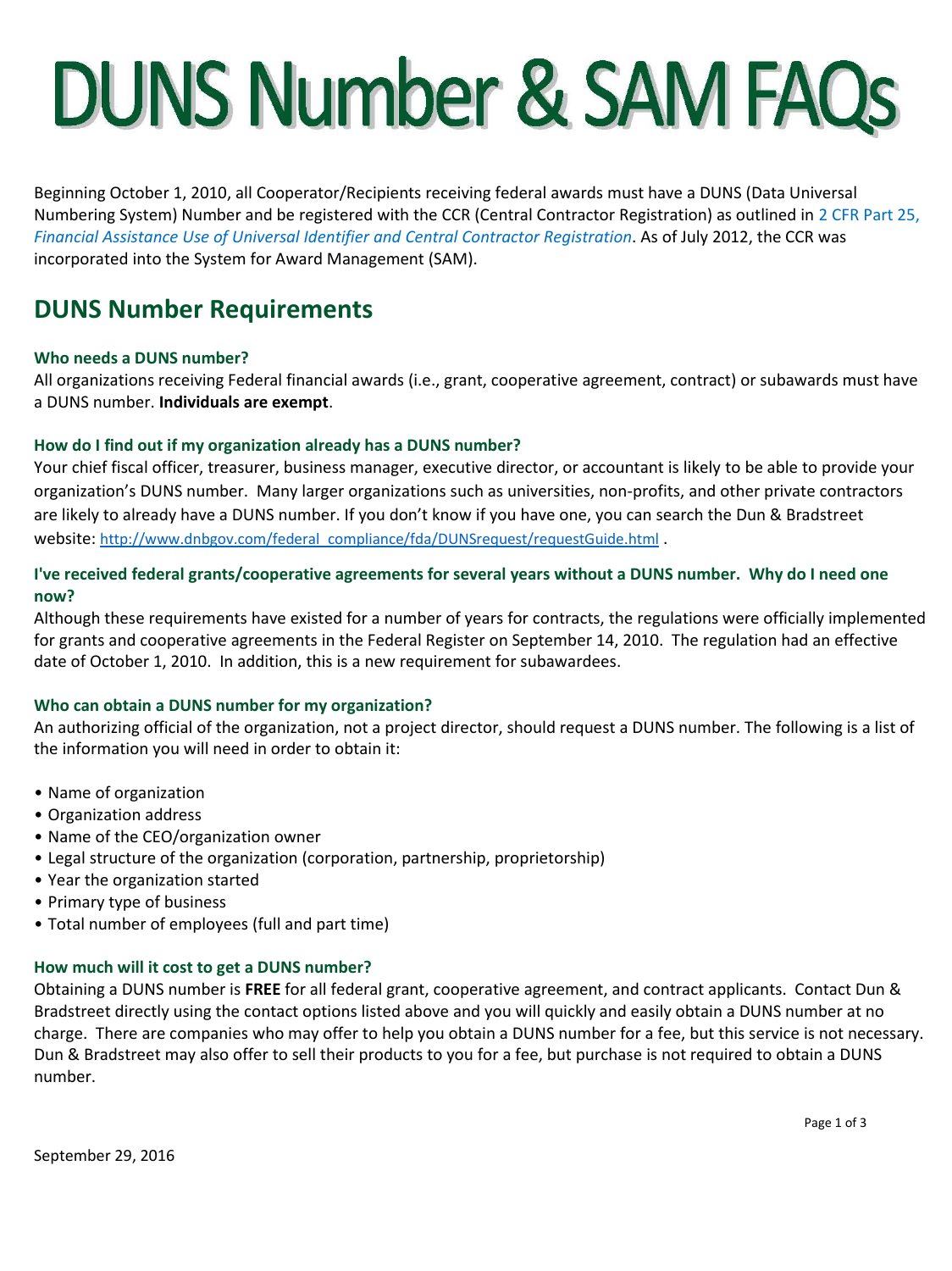## **How do I obtain a DUNS number?**

DUNS numbers are provided by Dun & Bradstreet (D&B). You can obtain a DUNS number by phone or through <http://fedgov.dnb.com/webform> . Typical turnaround time for a web request is 1-2 business days. If you need your DUNS number immediately, you can make the request by phone (US, Puerto Rico and Virgin islands only) and will be assigned a DUNS number during the call.

#### **Contact Dun & Bradstreet**

Phone: **866-705-5711** Website: <https://business.usa.gov/tools/db-duns-government-contractors-and-grantees>

#### **My organization is not in the United States. Do I still need a DUNS number?**

DUNS numbers are required for all organizations, foreign or domestic, doing business with the Federal Government. In rare instances, a foreign cooperator whose award or subaward is less than \$25,000 can request a waiver from ARS/EAD. EAD may approve the request for a waiver when it is determined that it is impractical for the foreign cooperator to comply with the DUNS and SAM requirements.

#### **My organization has more than one DUNS number. How do I know which one to use?**

DUNS numbers are issued by the physical location of the organization. Therefore, some organizations may have multiple DUNS numbers. Use the DUNS number associated with the location of the organization that is doing business with ARS.

# **SAM Registration**

#### **What is SAM?**

SAM is an online system that combines several federal procurement systems and the Catalog of Federal Domestic Assistance. The first phase of SAM includes the functionality from the following systems: Central Contractor Registry (CCR), Federal Agency Registration (Fedreg), Online Representations and Certifications Application (ORCA), and Excluded Parties List System (EPLS). Future phases will include additional systems.

CCR is the Central Contractor Registration database within SAM. It is a federally operated database that collects, validates, and disseminates information about organizations that do business with the federal government via contracts, grants, and cooperative agreements.

#### **Who has to register with SAM?**

Any organization that is receiving a financial assistance award from ARS must be registered in SAM. All organizations who require a DUNS number, as defined above, must also register with SAM before a grant/cooperative agreement/contract can be issued.

#### **How do I register with SAM?**

To register with SAM, go to [http://www.sam.gov/,](http://www.sam.gov/) and click "Create User Account" to begin or call 1-866-606-8220 for assistance. Your organization must have a valid DUNS number and you must know your organization's Federal Tax Identification Number (TIN). Foreign organizations do not need a TIN number to register in SAM; however, they will need an NCAGE code (see below for additional FAQs on obtaining a CAGE code).

Be sure to use the primary DUNS number for your organization, which should be the same DUNS number used on the grant/cooperative agreement/contract as described above.